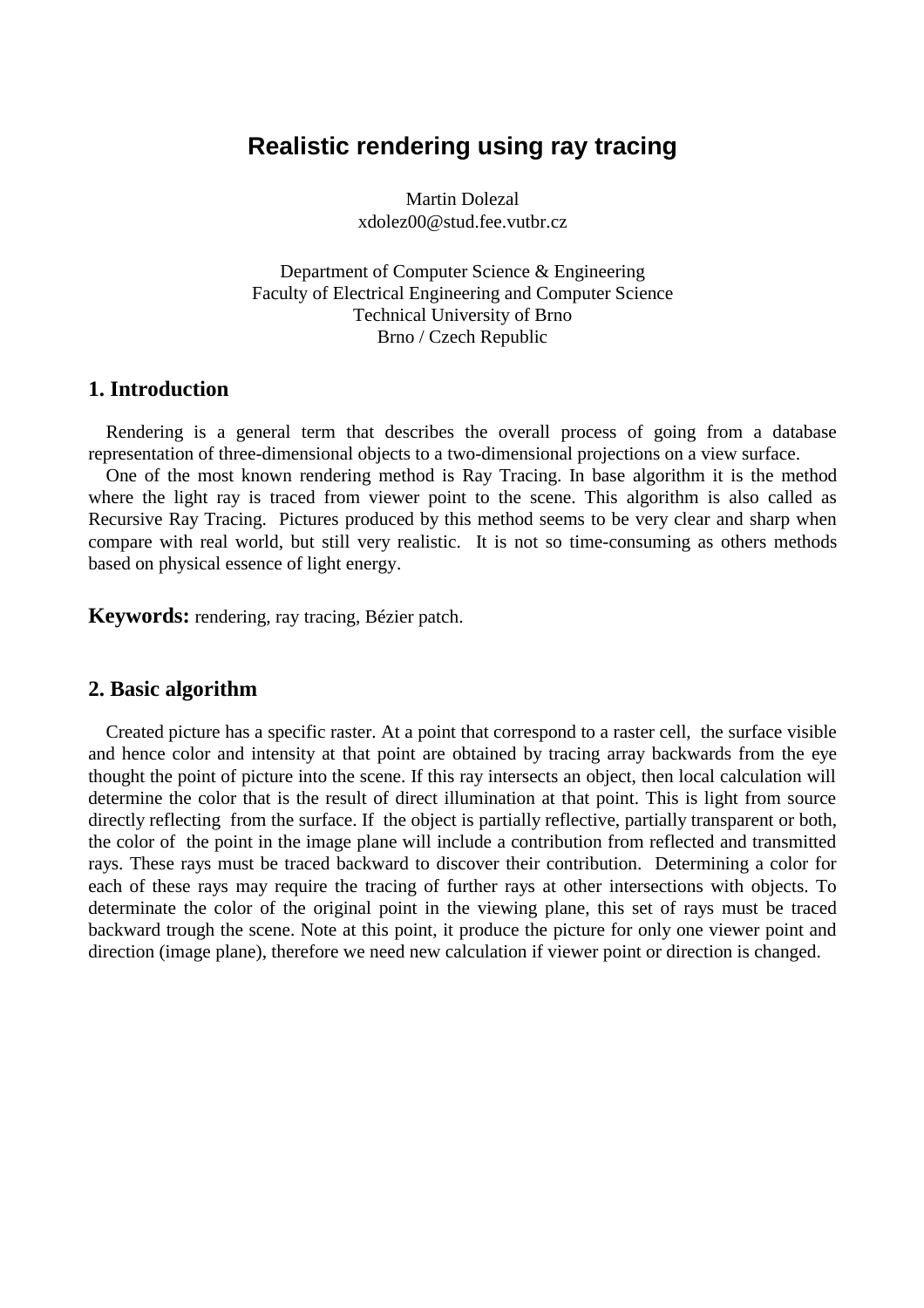

Pic. 1: A simple example demonstrating recursive ray tracing.

## **3. Reflection**

Each time a traced ray intersects a reflect surface it produce a reflected ray. The reflection direction is given by:  $R = I + 2N \cos \alpha$ 

where *I* is unit vector representing the incident ray direction, witch is the same as the light vector, and *N* is the surface normal vector.

There we have two types of illumination - direct and global. Direct illumination is light incident on a scene from a light source or a number of light sources. A surface receives light directly from a source. Global illumination represent the light with origin of source light incident on a surface element. It originate from the interaction of direct light with reflective and transparent objects.

In Phong illumination model: *Iphong = Idiffuse + Ispecular + Iambient*

where *Idiffuse* and *Ispecular* are terms originate from direct illumination and the *Iambient* term originate from diffuse light of the scene. Ambient term is there modeled as a constant.

#### **4. Refraction**

A ray striking a partially or wholly transparent object is refracted owing to the change in the velocity of light in different media. The angles of incidence and refraction are related by Snell's law:

$$
\frac{\sin \alpha}{\sin \beta} = \frac{n_1}{n_2}
$$

The refractin direction is given by:

$$
T = \frac{1}{n}I - \left(\cos\beta - \frac{1}{n}\cos\alpha\right)N
$$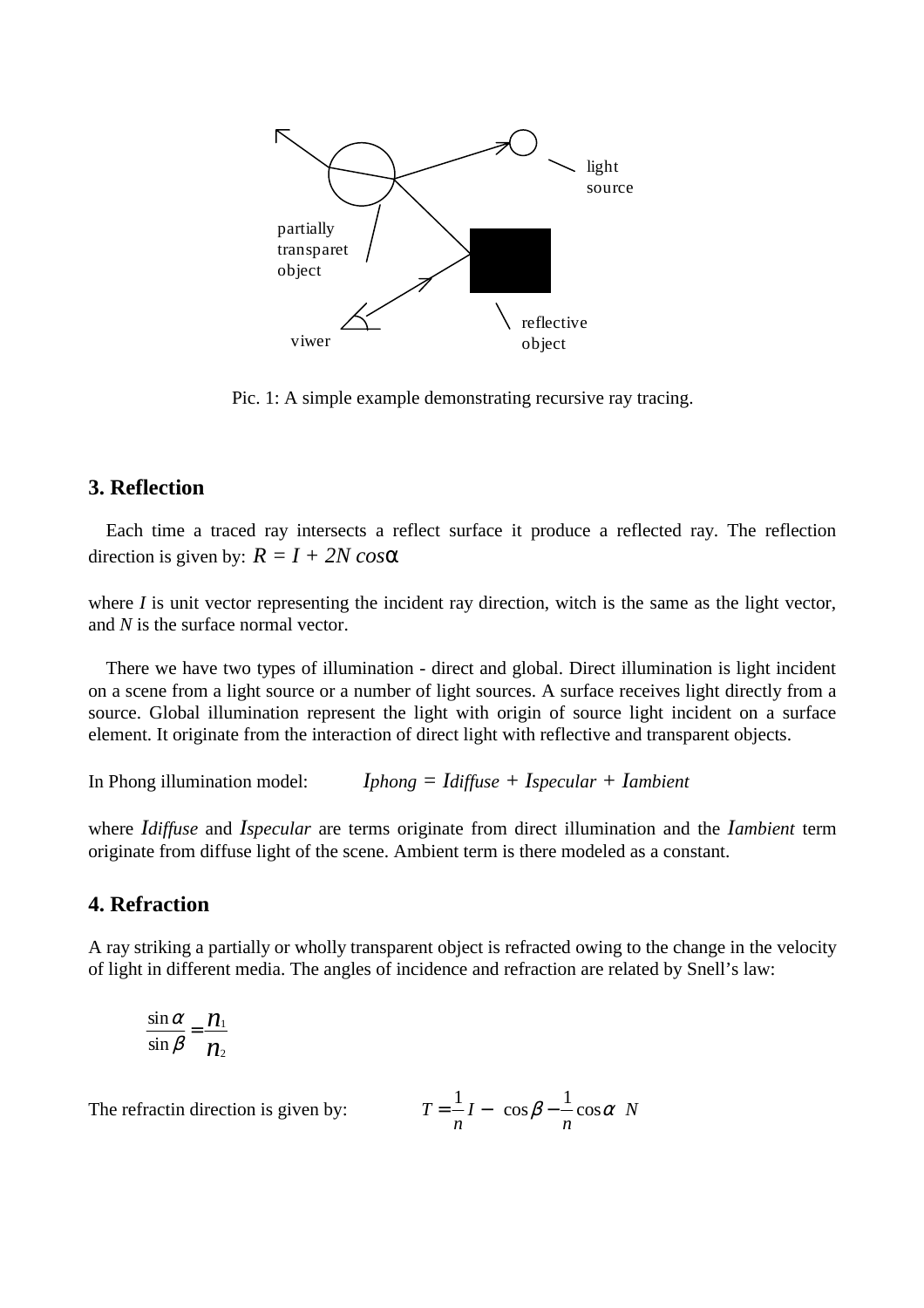where 
$$
n = \frac{n_1}{n_2}
$$
 and  $\cos \beta = n \sqrt{1 - \frac{1}{n^2} (1 - \cos^2 \alpha)} \text{ and } I = -L$ 

If a ray is traveling from a more to a less dense medium then it is possible for the refracted ray to be parallel to the surface. In this case incident angle is called as the critical angle. If incident angle increased over critical angle, total reflection occurs.



Pic. 2: Reflection and refraction.

In ray tracing, to this model are added two more terms. These are the contributions from a reflected ray incident on the surface element and from a transmitted ray incident on the surface element, originating from elsewhere in the scene. Both these are traced rays whose color contributions are returned by the recursive ray tracing procedure.

$$
I = Ilocal + kRIreflected + kTITransmitted
$$

where  $k_{R}$  is coefficient of reflected light and  $k_{T}$  is coefficient of transmitted light.

This expression points to recursive process where *I Transmitted* invokes an equivalent expression at the next surface intersected by the transmitted ray, and  $I_{\text{Re} \text{flected}}$  invokes an equivalent expression at the next surface intersected by the reflected ray. Thus in any multi-object scene we can consider that reflection from a visible element will originate from three sources: ambient light, direct light sources and traced ray of light concentrated along particular directions because of interaction between objects.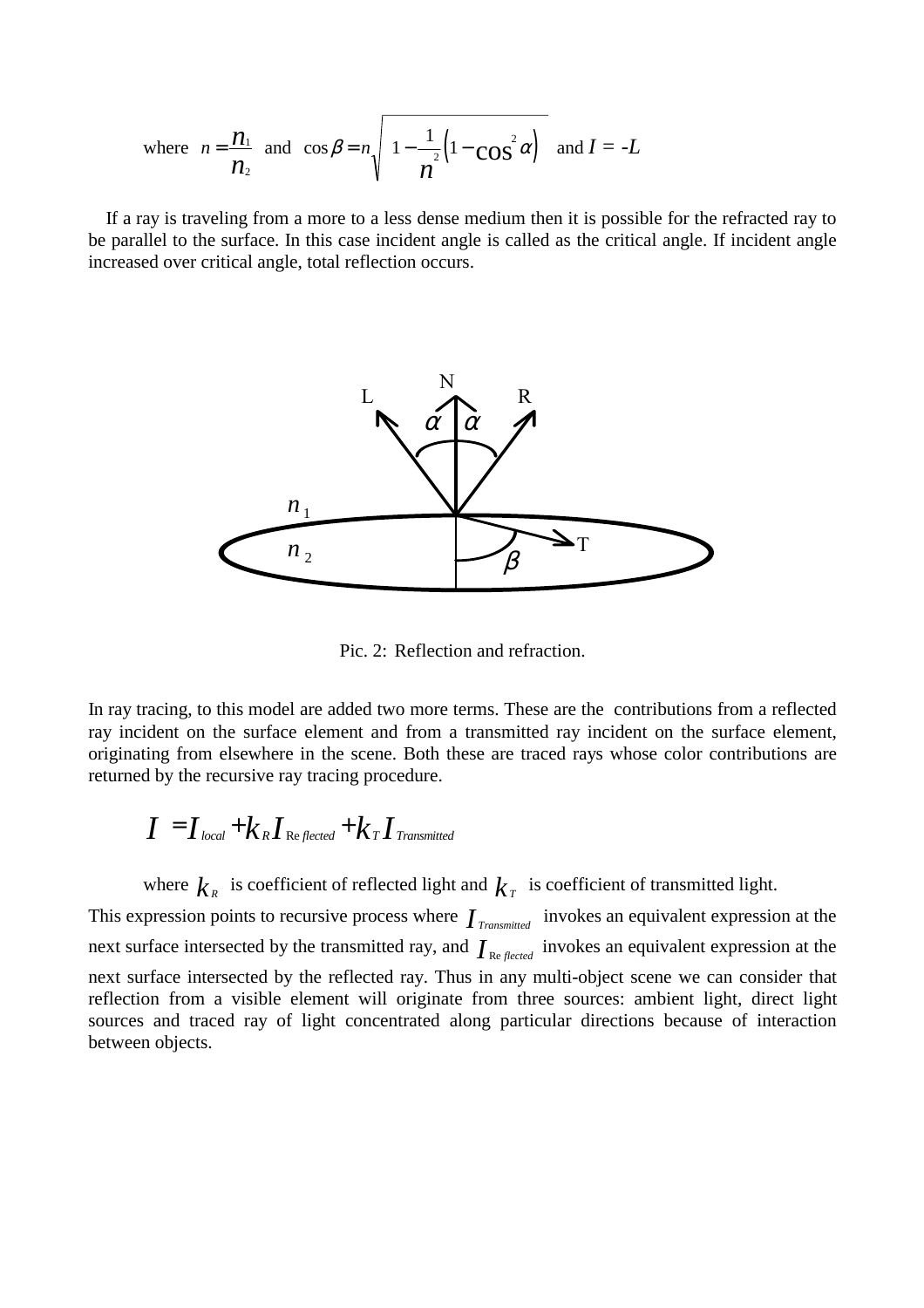

Pic. 3: Picture generated by Ray Tracing method.

## **5. Bézier patch**

One of the most known cubic surfaces is Beziér patch. A point on the surface patch is given by a biparametric function and a set of basis or blending functions is used for each parameter. Beziér patch using basis function of degree tree is defined as:

$$
Q(u,v) = \sum_{i=0}^{3} \sum_{j=0}^{3} P_{ij} B_i(u) B_j(v)
$$

tree-dimensional surface generated from the cartesian product of two curves., where each term in the sum is a product of control point Pij and a blending functions Bi, Bj. The set of basis functions given for cubic polynomial:

$$
B_{0,3}(u) = (1-u)^{3}
$$
  
\n
$$
B_{1,3}(u) = 3u (1-u)^{2}
$$
  
\n
$$
B_{0,3}(u) = 3u^{2}(1-u)
$$
  
\n
$$
B_{0,3}(u) = u^{3}
$$

where  $B_{i,n}$  for basis function of any degree n is obtained from expression

$$
B_{i,n}(u) = C(n,i)u^{i}(1-u)^{n-i}
$$

where  $C(n,i)$  is the binomial coefficient defined as:

$$
C^{(n,i)=n!/\left(i!\left(n-i\right)!\right)}.
$$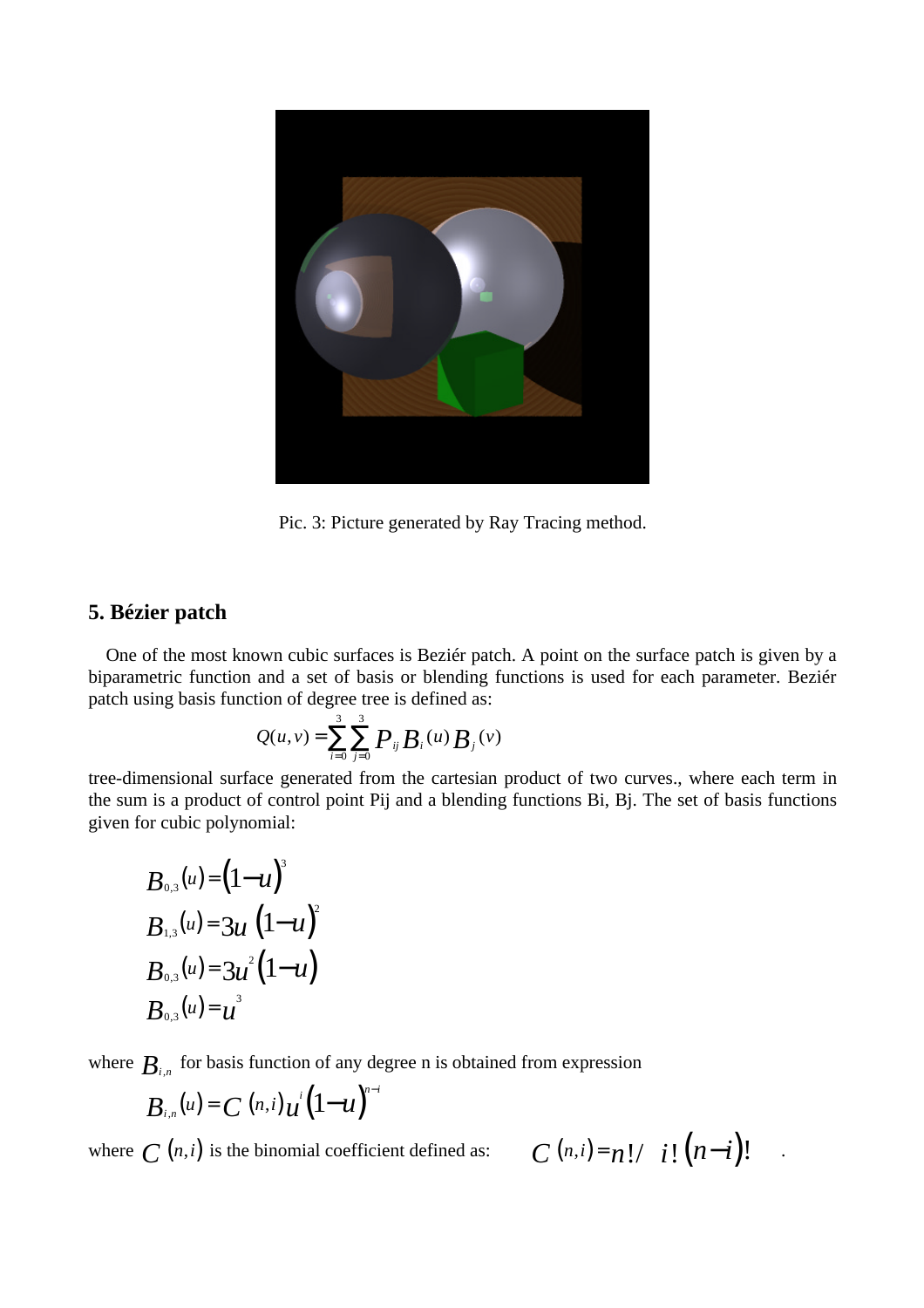Algorithms that scan surfaces represented by bicubic parametric patches divide into two categories. The first is rendering directly from the parametric description, and the second is approximating the surface by a polygon mesh and scanning this approximation.

The second algorithm is certainly the easier to implement and is computationally less expensive. The ask is to generate a planar polygon mesh from a surface patch. The mesh is a result of twodimensional sampling of biparametric cubic surface patch. Received rectangles are diagonally divided into two triangles. Surface is now representing by the set of triangles.



Pic. 4: Beziér patch.

In general, a finer polygon resolution will be necessary to eliminate the visibility of linear discontinuities. This problem can be solved by surface normal interpolation where the surface normal of any triangle surface point is computed as interpolation of normal vector of that triangle and normal vectors of surroundings triangle's. The solution of normal vector interpolation false if using 3D textures. There are others methods where the mesh is subdivided where it is necessary.



Pic. 5: Beziér patch with 3D texture.